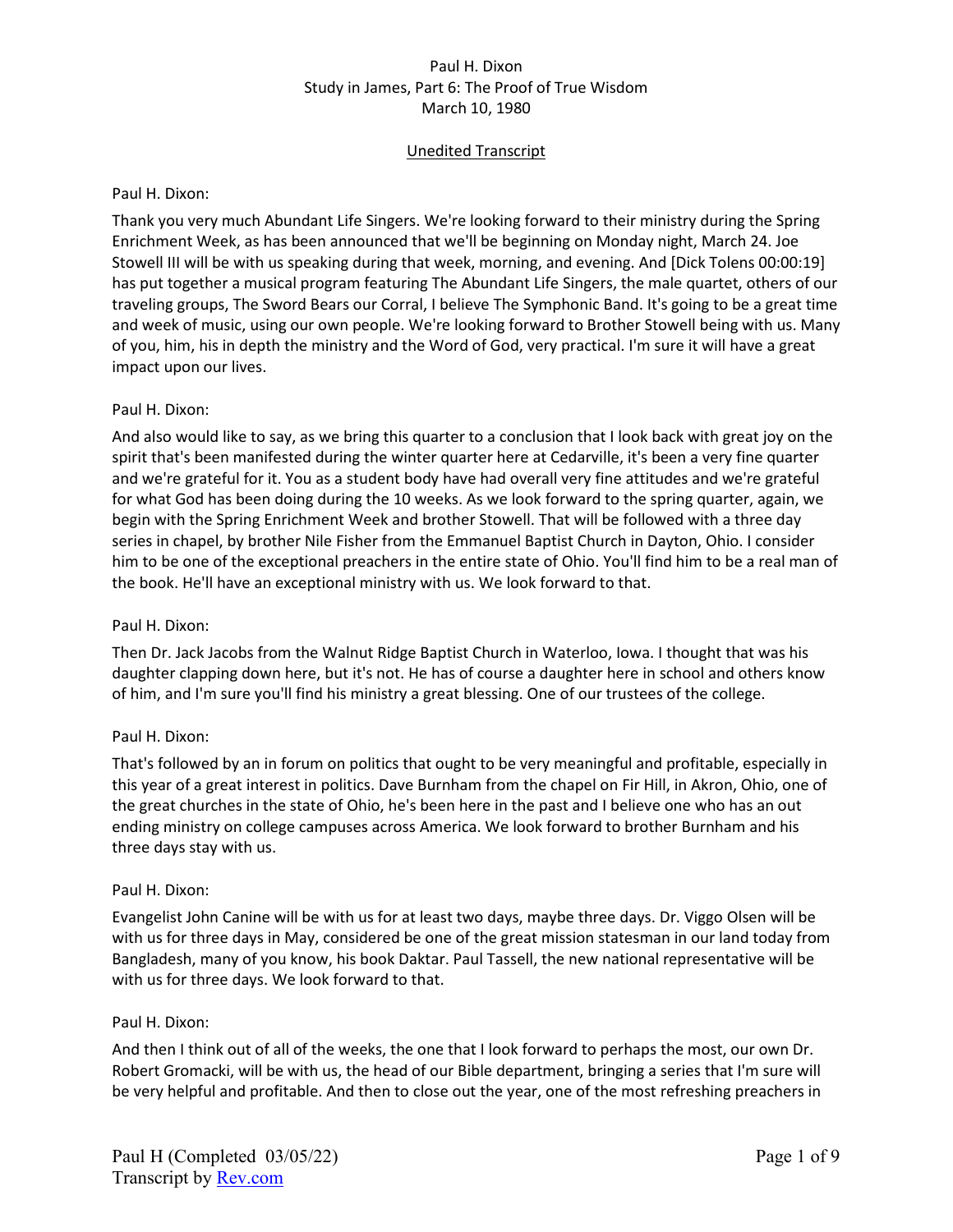America to a Dr. Howard Sugden will be with us for a three day series. And so there's a lot to look forward to in the chapels, in the times that we meet together.

## Paul H. Dixon:

Along with that, Jerome Hines will be here. Of course, one of the great opera singers known across America for his Christian testimony. Many people will be coming in from all over the state to hear him and so much to be praying about as we look to the spring quarter.

## Paul H. Dixon:

I want to thank Kim for his comments to the fans. And along with that, he mentioned the response we've been getting from Defiance. I understand the Dean students called and he said, "How do you have a student body like that?" He said, "I've never seen anything like it, not only the way they cheered during the entire game, but the spirit of the students who are fans and then your own basketball players and the way that you applauded our team, you did not boo us, but you applauded us at the end of the game, when we received the plaque."

## Paul H. Dixon:

And then I received a letter from [Dean Reko 00:04:31] today that came to him. This is an open letter to Cedarville College from [Ronald Esheba 00:04:37], from the National Bank of Defiance, Ohio, "Dear sir, may I begin by saying that I am not one to normally express an opinion upon a particular event. Last night, I had the privilege of attending the basketball game between Defiance College and Cedarville College. Never have I been so impressed with a group of young people as last night. From the moment I entered the gymnasium until the final buzzer had sounded, I was amazed at the support and sportsmanship displayed by the student body, faculty and staff.

# Paul H. Dixon:

During the singing of the national anthem, I knew the Cedarville fans were something special. Usually you hear a few mumbled voices singing, but last night it seemed as though a choir was singing. As the game wore along and things were not going quite right for Cedarville." He's not only astute, he's kind. "The fans were still loyal and not once did I hear any booing. I was truly impressed with the conduct the fans throughout the evening. Cedarville College should be very proud of its teams and very dedicated fans. I came away from last night's game, quite happy, not only because Defiance College won, but also because of the tremendous respect I gained for the fans and team of Cedarville College. It was very refreshing to be a part of the spirit that was present last night. And so we're grateful for this kind of testimony. And again, it reminds us of how God uses everything that we do for his honor and for his glory.

#### Paul H. Dixon:

Take your Bibles, please. And turn with me to the Book of James chapter three. We conclude the third chapter of the Book of James today. And the Lord willing will conclude chapters four and five during the spring quarter. You'll remember that the title of the entire book is Show Your Faith. Chapter one is Show Your Faith in the Warfare, in the midst of the trials of life. Chapter two is Show Your Faith by Your Works. And chapter three, Show Your Faith by Your Words.

Paul H. Dixon: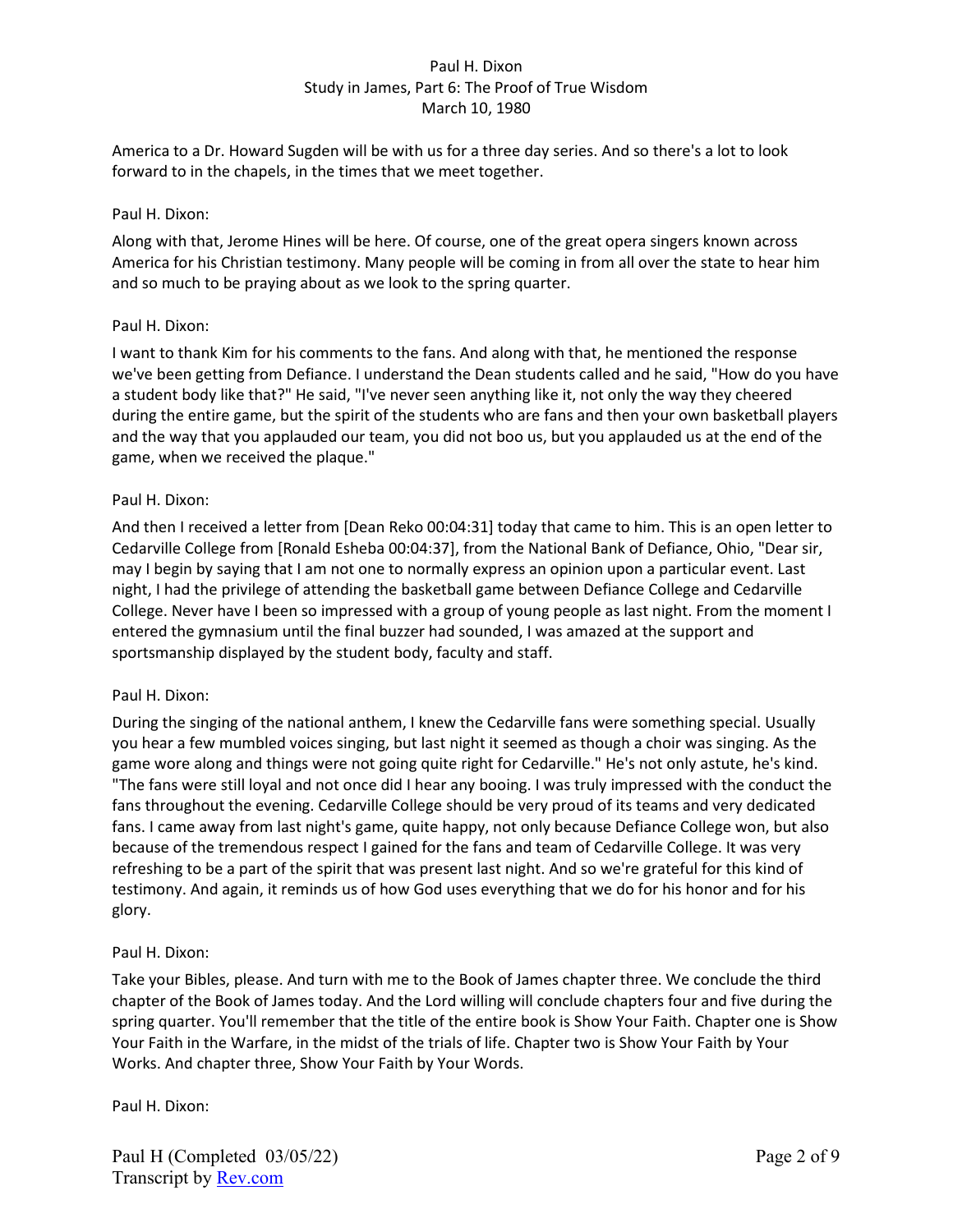And as we started our study of the third chapter two weeks ago, we gave you this outline. Verse one, the peril of the teacher. And I think we need to read that verse again because it ties in so significantly with our verses we will be studying today. "My brethren, be not many teachers knowing that we shall receive, all of us shall receive the greater judgment." Then we noted in verses 2-12, the power of the tongue. And we use [Dr. Weirspe's 00:07:50] outline in verses 2-4, the power to direct, and 5-8, the tongue has power to destroy. And in 9-12, the tongue has the power to delight. Now we must not separate those verses from the first verse. I do believe that primarily he is speaking to the teachers in the congregation. But this is applicable to the entire congregation, and certainly to all of us today.

## Paul H. Dixon:

In verses 13-8, (III) The Proof of True Wisdom.It occurred to me as I was studying this passage that James delights in contrasting the true and the false. You'll recall, when we studied the first part of chapter two, he gave us what would be a false love and then that would be a genuine or a true love. And the latter part of chapter two, he contrasted a false faith and a true faith. And now in chapter three, he's going to show us the difference in a false wisdom and a true wisdom.

## Paul H. Dixon:

It seems that especially as we pick up verse 13, he's going back to the thrust of verse one. When he talks about those who desire to be teachers carelessly, evidently for vainglory, he says in verse 13, "Who is a wise man, and indued with knowledge among you?" And some commentators have anticipated that as he would give this question, most in the congregation would respond with uplifted hands. "Me, I consider myself to be what eyes and I personally have been indued with knowledge."

# Paul H. Dixon:

But then it's where the rub comes in, he says, "Let him show out of a good conversation, out of a good manner of living." And though we've been talking about the tongue in our speech and in our common vernacular, or a conversation in that day, when the King James was written, it had more to do than just our speech. It had to do with every area of our living. He says, as he did in chapter two, "It is not enough to say, "I have knowledge. I have wisdom." We must demonstrate that fact, we have a responsibility to show forth our wisdom."

# Paul H. Dixon:

It's interesting that the Greek word translated knowledge is the word that has to do with expert or professional knowledge. And evidently James is saying, "That isn't enough." And that's good for us to be reminded of in an academic institution like this, that just having knowledge, and even having truth, does not necessarily mean that we are wise or that we are spiritual. Now, please do not misunderstand, that is the purpose of this institution, that we might find truth, that we might have truth, that we might propagate truth. And we are in a constant pursuit of knowledge. But James warns us that there's more to it than that. Perhaps the key word is meekness. "Let him show forth or show out of a good conversation his works with meekness of wisdom."

# Paul H. Dixon:

I think today we equate meekness with weakness, not so in the Bible, the Greek word for meekness is the word for controlled power. In classical Greek, it had to do with a horse that had been broken. You would not say that a broken horse had any less power. It had just been channeled, it now was useful.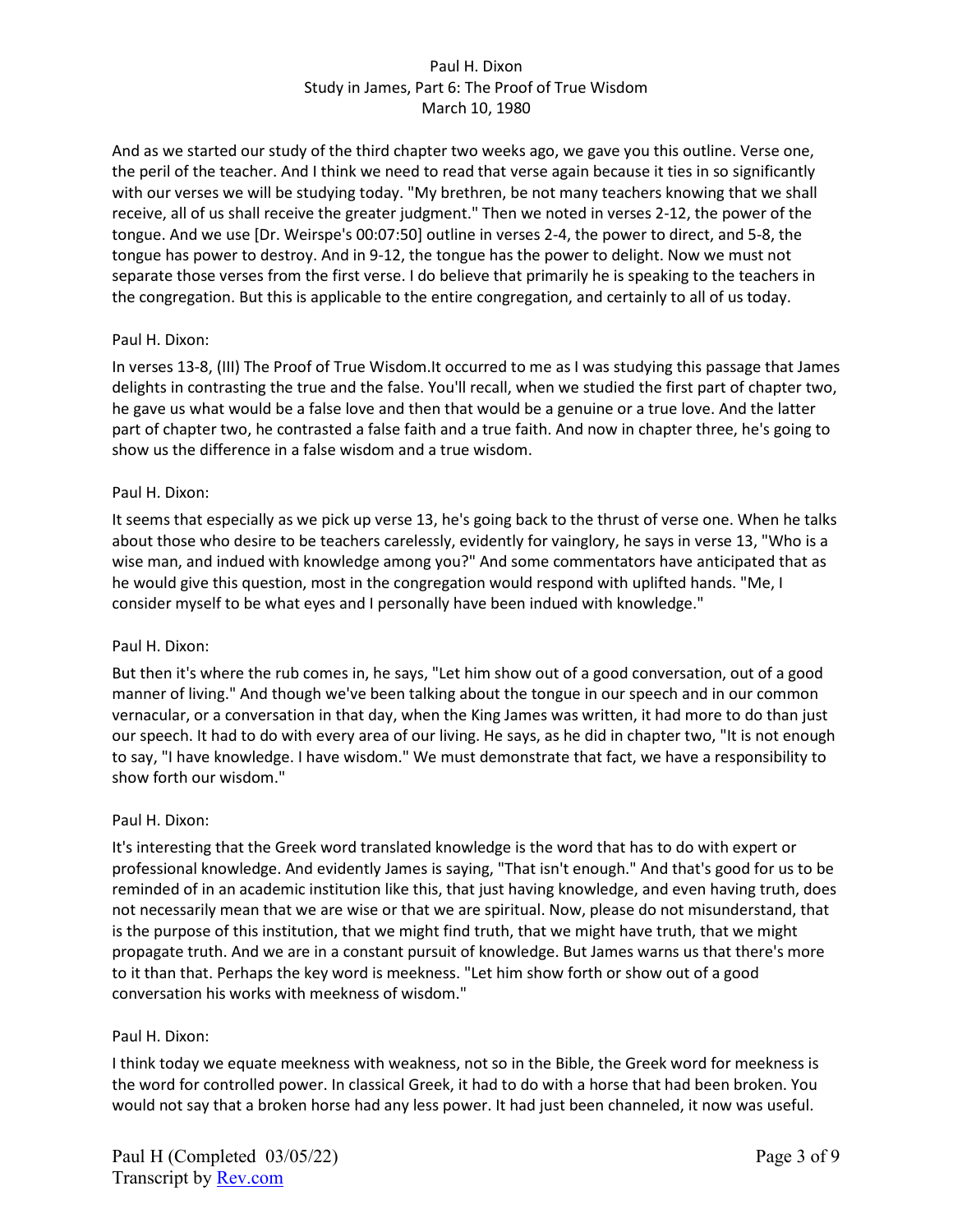And of course, that's the great danger with all of us. As we gather our facts and our knowledge, and our pursuit of truth. Sometimes like the horse, it can run wild and trample everyone else in the pursuit.

## Paul H. Dixon:

Meekness of course, is a fruit of the spirit, Galatians 5:23. Meekness has no desire to glory over others. Class, Jesus said in Matthew 11:28, "Come unto me all you that labor and are heavy laden. And I will give you rest." Verse 29, "For I am what? Meek. Meek and lowly of heart." Certainly Christ was truth personified. And yet Christ was meek.

## Paul H. Dixon:

I like to think of Abraham Lincoln. I'm not going to make a case for spirituality or conversion. My point is this, from what little I know of Abraham Lincoln, I think of a very wise man, but I also think of a very meek man. Someone has described Abraham Lincoln as a man of velvet steel. Don't you like that? That's what James is talking about.

## Paul H. Dixon:

Now, he's going to give us a false wisdom and then he will give us a true wisdom. If you have (III), and I think it is helpful for you taking notes, for me to explain this to you in your outlining. (III) is The Proof of True Wisdom. What I've given you to this point is introductory. Then III (a), is False Wisdom. (a) 1, is A Wrong Motive. One of the things that characterizes a false wisdom is a wrong motive, verse 14. "But if you have bitter, envying and strife in your hearts, glory not and lie out against the truth."

#### Paul H. Dixon:

To sum it up, what James says in verse 14 is that the motivation for a false wisdom is to glorify self. Bitter envying characterizes these individuals. The word for envying is the word for zeal, and you put the word bitter with it and you get the idea of a jealous zeal. It's the idea of regarding those who hold opposing viewpoints as enemies to be annihilated rather than friends to be persuaded. Do you see the difference?

#### Paul H. Dixon:

In this wrong motive, we also note that it produces strife in our hearts. The Greek word for strife is the word for selfish ambition. There's a party spirit. We know that this is true in the Bible at the church of Corinth, where they were divided into the Apollosites and the Cephasites and the Paulites and the really spiritual group who were the Christites.

#### Paul H. Dixon:

And that happens in the churches today. Within our fundamental Christianity. And I think you will see that what James is saying is very relative to what we heard last week from Dr. Welch. And I will not draw the parallels. I will allow you to do that in your own consideration. But within fundamental Christianity, we want to get all into different parties. That even happens in our churches, we have one pastor who builds the church and he is there for 10 years. And then there's another pastor who's there, who comes in for five years. And there's another pastor who comes in for 15 years and they're all divided.

Paul H. Dixon: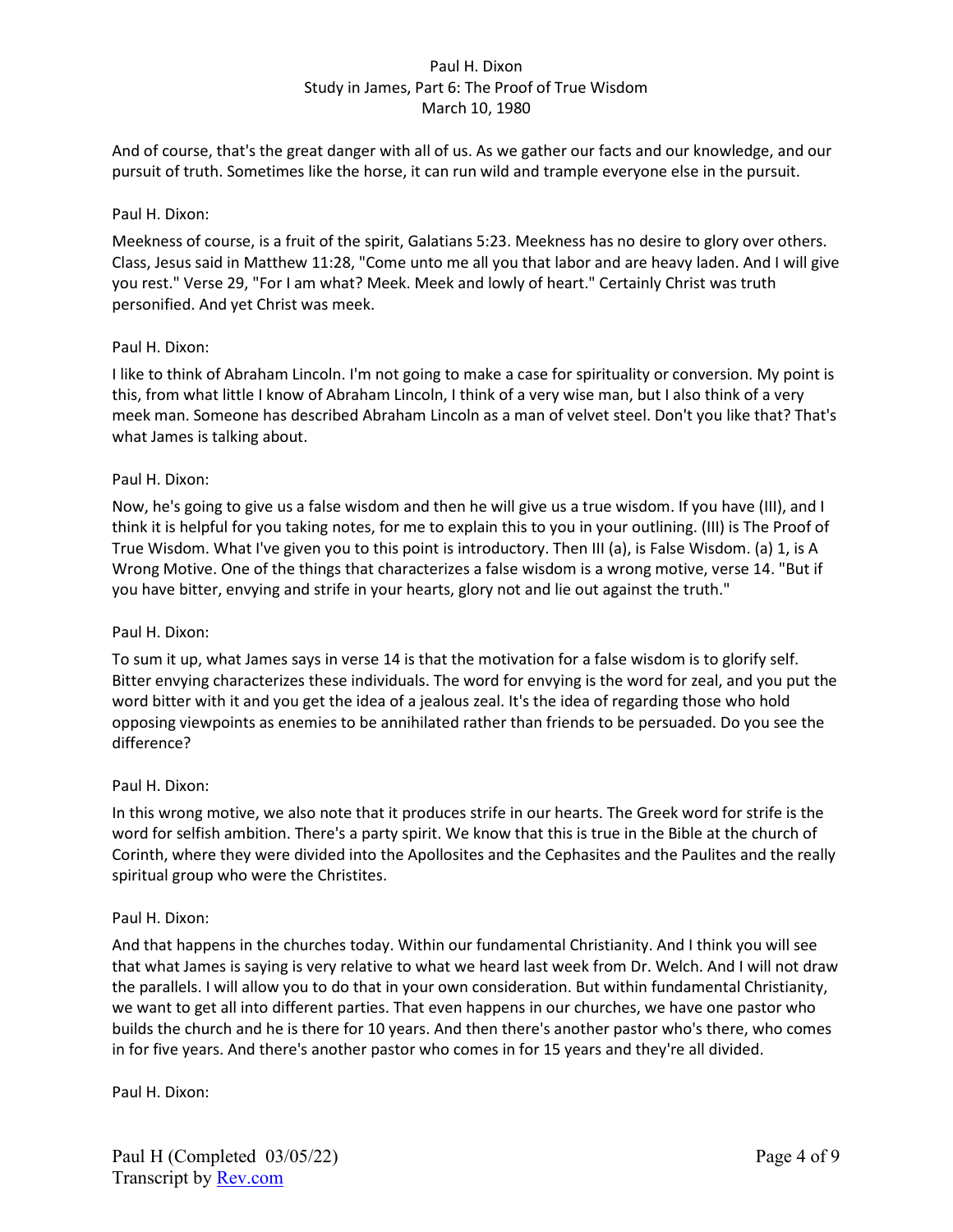Some people in the church like pastor number one the best and they're never going to accept any other pastor. And then there's some others, though I like pastor number two and some others take pastor number three. And then that carries over into an institution like this, where some choose up sides on professors. Well, I'm this kind of an -ite or I'm that -ite, and then, so we choose up sides again. That is not God honoring. This is exactly what James is attacking.

## Paul H. Dixon:

You remember what Paul said to the Philippians? When he said, "Let this mind be in you, which was also in Christ Jesus." He said, "Let nothing be done through strife or vainglory, but in loneliness of mind, let each esteem others better than themselves." This is an interesting statement about glory, not in line, not against the truth. It's difficult. The RSV has it, "Do not boast and be false to the truth." If you go around glorying in your wisdom, you may have truth, but you are false to that truth.

# Paul H. Dixon:

[Hort 00:18:20], gave an amazing statement on these words that I just read. I quote, "The mere possession of truth is no security for the utterance of it. All utterance is so colored by the moral and spiritual state of the speaker, that truth issues as falsehood from his lips in proportion as he himself is not in a right state." Oh, but you say, "Brother Dixon, do you not remember what Paul said again in Philippians chapter one 15-18?" Yes, I remember. You want to just put that in your notes and go back and study it. But he talked about those who preach Christ of what? Envy and strife.

## Paul H. Dixon:

Evidently James is dealing with the same kind of a problem that Paul was dealing with. And we're dealing with the same thing today. And Paul said, "Even though there are those who preach Christ of envy and strife and self-will and self-glory, praise the Lord. Christ is being preached." And I think James would say the same thing, that Paul Did not justify their motivation. I think Paul, if he were here today would say, "Hey, they could have accomplished a lot more for Christ, if they wouldn't have had that kind of motivation. I still rejoiced that Christ is preached, even if it be with the wrong motive." God blesses his word. I have known of some preachers who preach Christ, who were living in immorality, and God blessed his word. That did not justify the immorality, that didn't make the immorality right.

#### Paul H. Dixon:

Not only is there a wrong motive in verse 15, there's a wrong source. Where does this we wisdom come from? Well, James says, "It descended not from above. It doesn't come from God, but it's earthly, sensual and devilish." He gives three descriptions of this kind of false wisdom. It comes from the earth. It's a worldly kind of wisdom. You see, what happens to us in our pursuit of God's truth, many times we carry over some of the characteristics of the world. Some of the things from the political arena, some of the things from the business world, some of the things that the world accepts and that we just kind of by assimilation begin to accept as well.

#### Paul H. Dixon:

The world has some truth by common grace. But I think, I must say the world has not much wisdom. Warren Wiersbe says, "Man unlocks the secrets of the universe, but he does not know what to do with them." Usually we turn them on ourselves. Thoreau said, "We have improved means to unimproved ends." And I think that's a pretty good commentary on the world's use of its knowledge.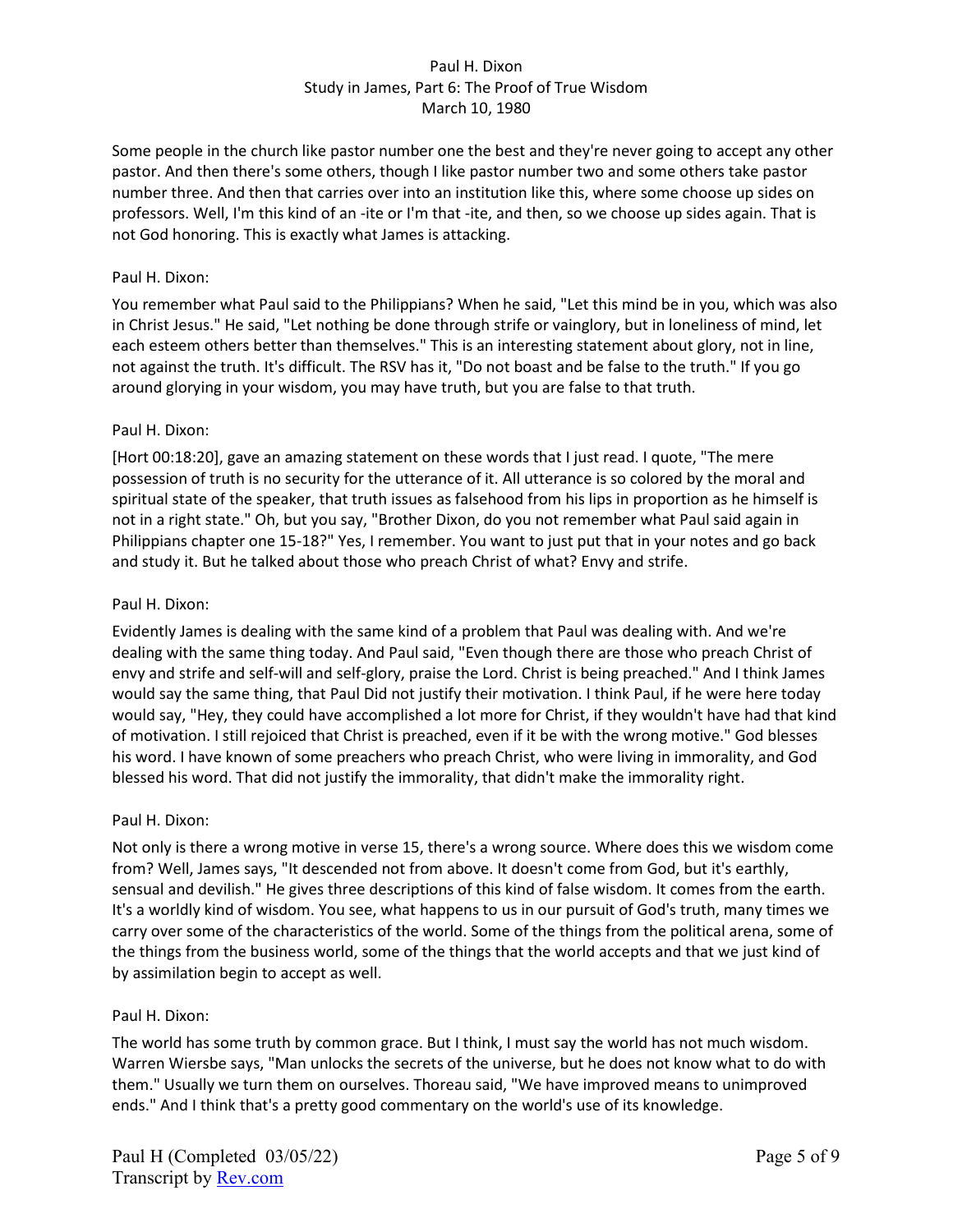## Paul H. Dixon:

And wrong wisdom comes from the earth. It's characterized by being worldly. Another sources, it sensual or natural, in contrast to the spiritual in 1st Corinthians chapter two. It's interesting that this word translated sensual is the root word for our word, psychology. And praise the Lord for a Christian Psychology department. But you take psychology apart from God's true. You take psychology apart from Christianity and you have something that is very natural and that is very sensual and is very dangerous.

## Paul H. Dixon:

Comes from the earth, it's sensual and it's devilish or demonic. You see, anything that isn't from above is from below, and the devil always is working on our minds. If you haven't memorized 2nd Corinthians 11:3, put that on your list of priorities for scripture memorization, 2nd Corinthians 11:3. "But I fear that's by any means as the serpent beguiled Eve through his subtilty, so your mind should be corrupted from the simplicity that is in Christ." The devil always is working on the mind. And this false wisdom that comes from our minds, if it is characterized by selfishness and the things that we have noted here, it is not from God, it is from the devil.

## Paul H. Dixon:

And then there's a wrong result, A, a wrong motivation 2, a wrong source and then 3, a wrong result. And what does it result in? Verse 16, "Where in envying and strife is, there is confusion and every kind of evil work." The word for confusion, disorder from instability. We go back to chapter one, verse eight, "A double minded man is unstable in all his ways." Chapter three, verse eight, "But the tongue can no man tame, it is an unruly evil." So we see that this false wisdom produces tongues that result in evil works, that there's confusion. And certainly it is not God honoring.

#### Paul H. Dixon:

I think we have to recognize that today, many of our fundamental churches are filled with this. Instead of having a spirit of unity, that's based on truth, and where there is the right kind of spirit among God's people. Those of us who have the truth have declared war on each other. Someone said this, and I like it. "Fundamentalists are the only ones who kill our wounded." And you think that one through. We ought to be the ones who are going to each other, who care about each other, who are trying to unite hands to get the job done for Christ because we have the answer for the world, but we're too busy fighting among ourselves. If we can't find someone outside the camp to fight, then we'll jump on each other and God deliver us because this is not the kind of wisdom that James is talking about. It's a false wisdom.

#### Paul H. Dixon:

Now, what is a true wisdom? Versus 17 and 18. If we have a false wisdom, A. B, we have a true wisdom. Number one, it has a right source. Verse 17. "That wisdom is from above." Not from below. In verse 15, but from above. And of course you'll recall that that's why James told us, if you lack wisdom, where do we go? We go above. We ask of God who gives us wisdom, liberally and upgrade at thought. You'll remember that in chapter one, verse eight, every good and perfect gift come from where, class?

Male:

Above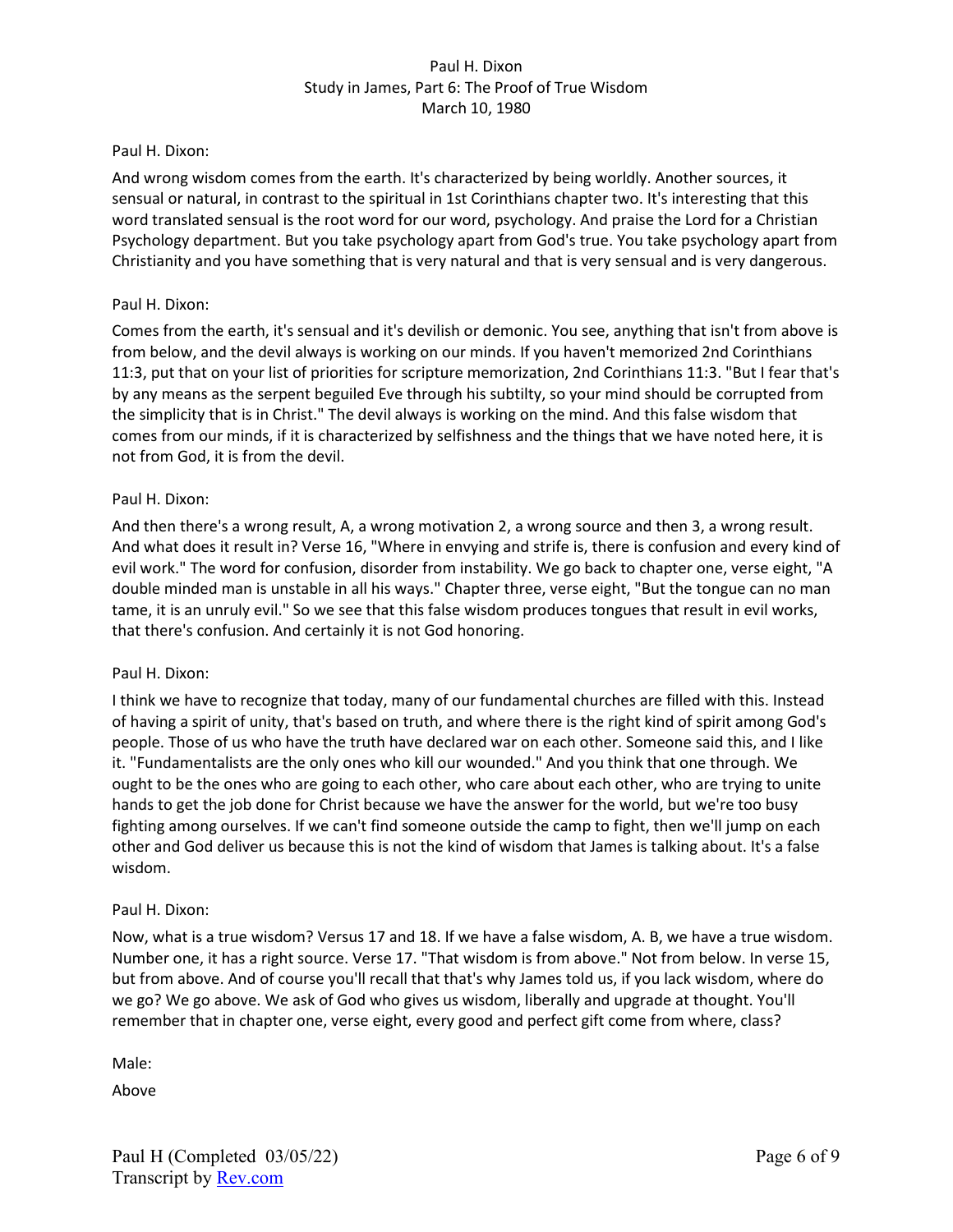### Paul H. Dixon:

Above. Every good and perfect gift comes from God. John chapter three, verse one through seven, says, "We are born from where?" Above. 1st Corinthians chapter 1:30 says, "Christ is our what? Wisdom." And Colossians chapter two, verse three, "In Christ are hid all the treasures of what? Wisdom and knowledge." Ephesians chapter one verse 17. "The Holy Spirit is the spirit of wisdom." 2nd Timothy chapter three, verse 15. "The scriptures make us wise unto salvation, but unto everything else as well." You might want to note Deuteronomy chapter four, 5a and 6a, they teach the same thing. All true wisdom comes from God, from God's word, from the Holy Spirit, from Jesus Christ, the incarnate wisdom himself. So there's a right source.

## Paul H. Dixon:

Two, there are right characteristics. This wisdom that is from above is first, and if you've never done this, circle that, star it, underline it. Number one, James says, it's pure. The word for pure is related to holy. It is pure enough to approach God. Rather than it being selfish, sensual, and arrogant, it is characterized by being pure. It is only as we are pure in our lives, and in our thinking process, and in our motivation, and in our relationships to each other, as well as to God that we can really have true wisdom. Not only is it pure, but James says it's peaceable. That's in contrast to the strife and the confusion and the division of worldly wisdom.

## Paul H. Dixon:

Please don't misunderstand me. This is not peace at any cost, it's not at the expensive truth, nor of purity. But this wisdom doesn't go out looking for a fight. It doesn't take delight in cutting up and hurting others, act intellectually. I can remember when I was in school, we always had a few who just delighted in getting some others who perhaps were inferior intellectually and getting them into some kind of debate and just chewing them up and spiting them out. What they really liked to do was flaut their intelligence. They like to impress everyone. This is not a true wisdom. It's not cocky. It's not superior. It's characterized by being pure and peaceable and gentle.

# Paul H. Dixon:

Barclay says, "Of all the Greek words in the New Testament, this is the most untranslatable word. We have a tough time with it." Matthew Arnold translates it, sweet reasonableness. It's a complete absence of harsh criticism of others. It's the willingness to make even excuses for others. Do you ever do that? Do you ever get around someone who has an opposing position from what you might hold, and yet say, "Well, maybe I've had an opportunity to do a little more reading than he has. Perhaps I could pass some books onto him and he might read. And it just could be that maybe he's done some reading I haven't done. And maybe he has something to teach me."

#### Paul H. Dixon:

Or you may have someone who just does not evidence a good Christian godlike spirit to you, yet you say, "Well, I knew that's the way he was." "I knew that's the way she was." Or do you ever say, "Well, maybe he didn't get a good night's sleep last night. Maybe he's going through some pressures that I don't know anything about." Do you ever work at making excuses for others and their behavior? To a degree, that's what James is talking about when he says this, true wisdom is characterized by gentleness. It allows for the ignorance and the limitations of others.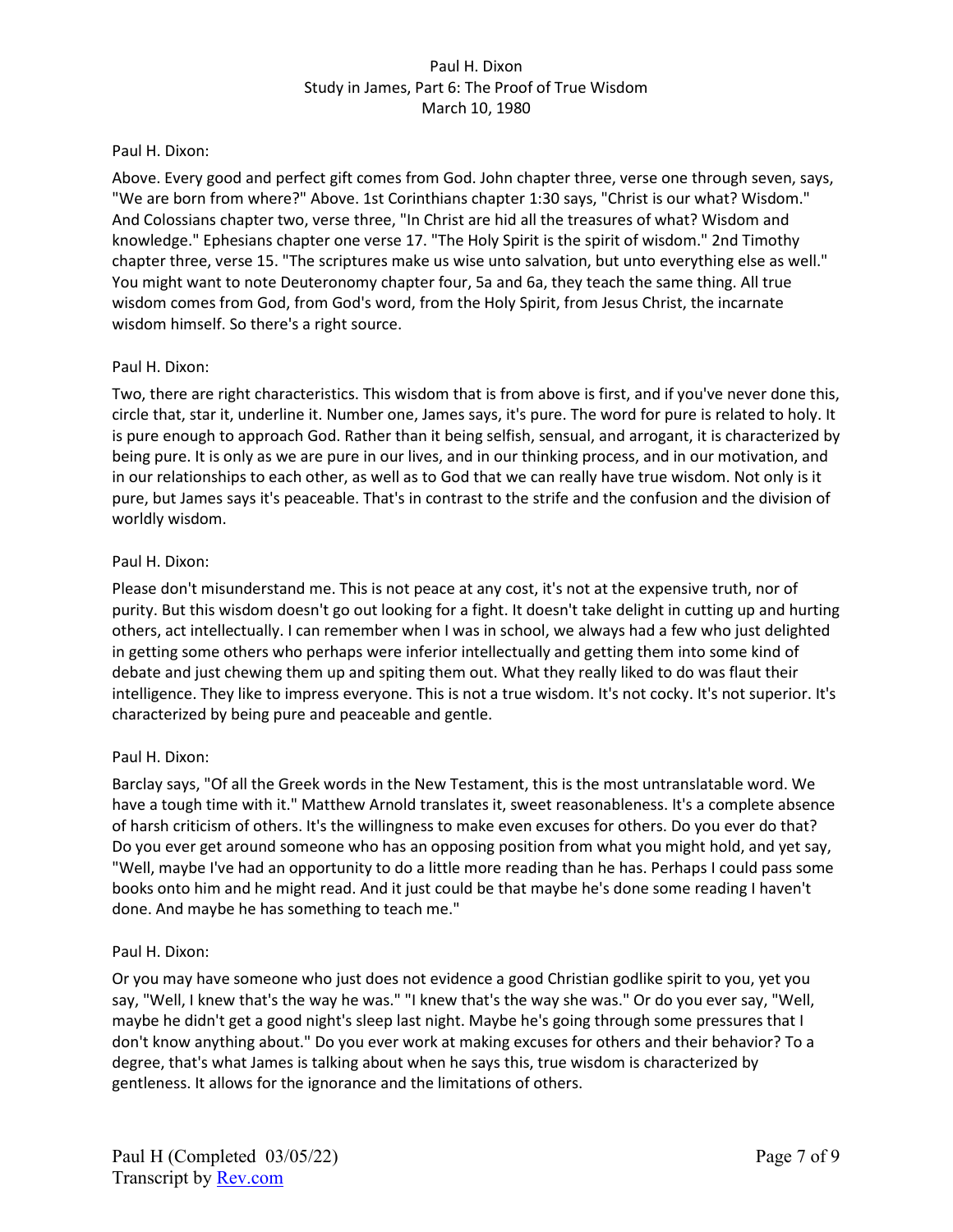### Paul H. Dixon:

Then another characteristic, easy to be entreated. Fascinating thought. The idea of being approachable. Are you approachable? I have to ask myself that, and the faculty has to ask that, the students and staff. Can people actually come to us, they feel comfortable in saying, "I'm not really sure I agree with you." Are we willing to sit down and actually listen to them and hear them out? It means being open to reason, not obstinate and stubborn. It says, "It is possible I may not have all of the truth on this matter." Someone said, "Knowledge is proud that he has learned so much. Wisdom is humble that he knows no more." You see the difference?

## Paul H. Dixon:

Then full of mercy and good fruit. James says, "This true wisdom is not purely academic and unsympathetic to the needs of others." It's not a cynical hard, sterile, purely academic thing, but rather it is full of compassion and good deeds. There have been some people who spent their entire lives gathering facts, in a pursuit of truth and knowledge. But the sad thing is that many of these people have never had an impact upon the world. It's just truth for truth's sake.

## Paul H. Dixon:

And then he says, "Without partiality." That means undivided, single minded. We go back to chapter one again, "It does not waiver and vacillate." James is always counterbalancing. Maybe these other things that he said to us would give us the idea that we would be weak. We would be compromisers. No, no. James says, "I'm saying you ought to be single minded. You ought to have your convictions. You ought to know what you believe and why you believe it. And yet that ought to be balanced out with the right kind of spirit." I like the individual, I know where he stands. Anytime you're around him, he's willing to say, "Here I stand on any position." And yet he has an excellent spirit as did Daniel, without hypocrisy. Of course, the word for hypocrisy has to do with one putting on a mask. It was the Greek word for an actor. This person who has true wisdom is very genuine, very honest and very sincere.

# Paul H. Dixon:

And then notice the right result. "The fruit of righteousness is sown in peace of them that make peace." Conclude with Two thoughts. First of all, from John Calvin, "Those who exercise the wisdom from above, while they meekly tolerate many things in their neighbors do not cease to sow righteousness, but strive to correct the faults of others by peaceful means. They moderate their zeal with the condiment of peace. For those who wish to be physicians to heal vices ought not to be executioners." Great thought.

#### Paul H. Dixon:

And then I'm reminded of what Paul said in Colossians 4:5, "Walk in wisdom toward them that are without." We have a responsibility to have true wisdom. First of all, to God who gives it. Secondly, in our relationship to others, in the body of Christ, in our local family here, in our families at home. These principles I'm giving you are applicable to your own marriage relationship that you will establish and your children, in the churches that you are members of and will be members of. So there's a responsibility to God to have true wisdom, to each other, to have true wisdom, there's a responsibility to self, but there's also a responsibility to that lost world out there. And I'll be honest with you, a lot of us may have truth, but the spirit by which we manifest that, which shows false wisdom rather than true wisdom has done great harm to the cause of Christ. And God deliver us who have now been exposed to